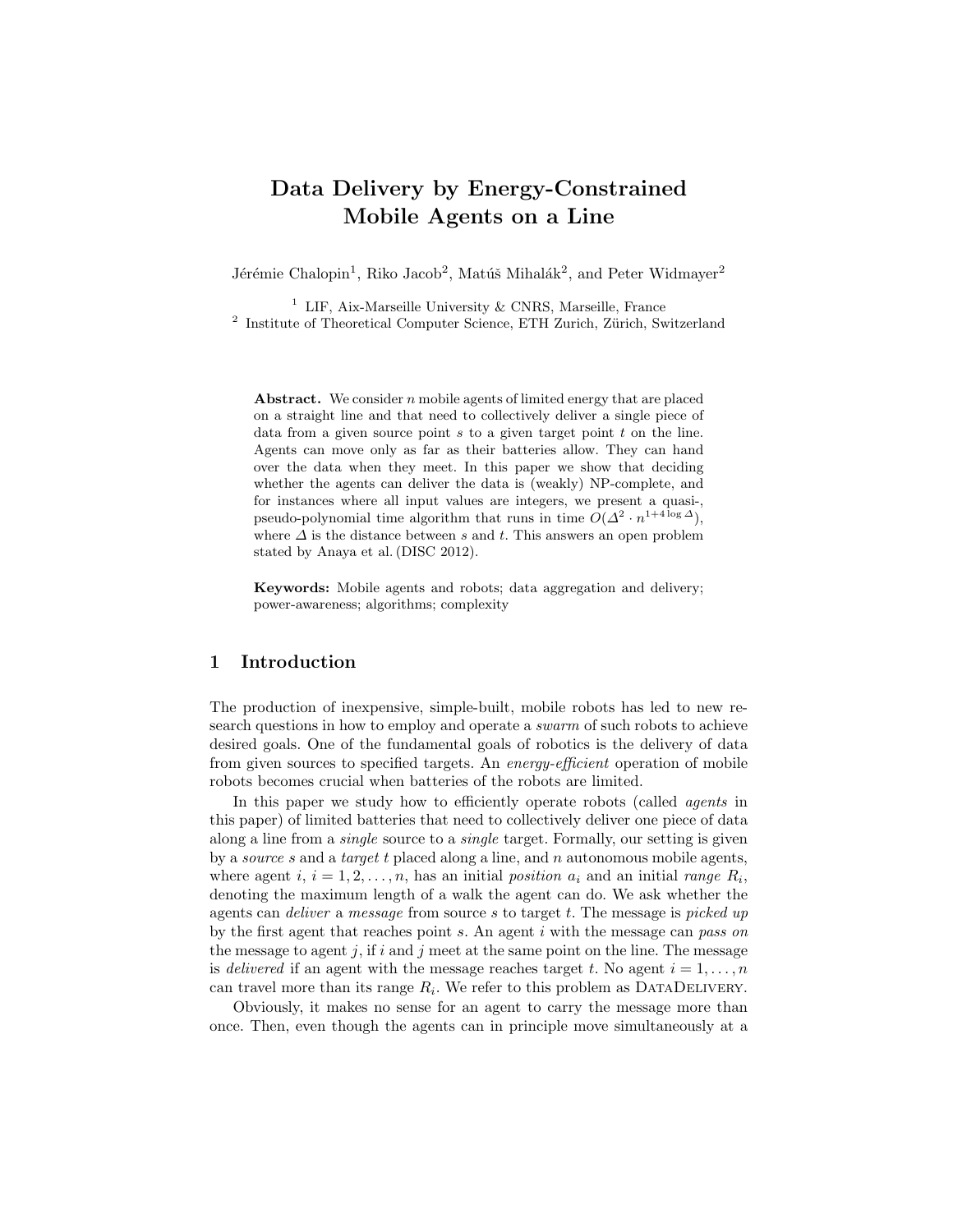time, it is easy to observe that for the sake of completing the task only,  $3$  the agents can move in turns: in the first turn, the agent picking up the message at s moves; then, the agent taking over from the first agent moves; then, the agent taking over from the second agent moves, and so on. In this view, a solution to DATADELIVERY can be given in form of a *schedule* that prescribes the subset of the agents that move and the order in which they move. We call a schedule which indeed delivers the message from s to t a *feasible schedule*.

Previously, this problem has been studied in edge-weighted graphs and with multiple sources [5]. Besides other results, it has been shown that the problem is NP-complete (for general graphs), and a  $\min\{3, 1 + \max_{i,j} \frac{R_i}{R_j}\}\text{-resource}$ augmented algorithm has been presented; here, a polynomial-time algorithm is called a  $\gamma$ -resource augmented,  $\gamma > 1$ , if either the algorithm (correctly) answers that there is no feasible schedule, or it finds a feasible schedule for the modified (augmented) powers  $R'_i := \gamma \cdot R_i$ . The complexity of the problem for the case when the graph is a line has been left open (it has been raised as an open question by Anaya et al. [3], but not studied).

In this paper, we close the open problem in that we show that DATADELIVery is weakly NP-complete (even if all input values are integers), and at the same time, if all input values are integers, we present a quasi-, pseudo-polynomial time algorithm running in time  $O( \Delta^2 \cdot n^{1+4 \log \Delta})$  and in time  $O(\Delta^2 \cdot n^{1+4 \log (R_{\max}+1)}),$ where  $\Delta$  is the distance between s and t, and  $R_{\text{max}} := \max_i R_i$ .

#### Related Work

There are very few papers studying explicitly the algorithmic question of dataaggregation-like problems by mobile agents with limited batteries. Besides the already mentioned paper by Chalopin et al. [5], the work of Anaya et al. [3] comes closest to our problem. Anaya et al. [3] study the convergecast problem: given a set of mobile agents in an edge-weighted graph, each agent possessing a certain piece of data, and having a uniform battery power B, the agents need to move, not more than what the battery allows, such that at some point at least one agent knows all data. Obviously, there are no fixed source and target nodes, which constitutes a difference to our problem. However, the main difference is that in [3], it is assumed that all agents have the same range. In this case, the problem is polynomial on a line, but is NP-hard if the graph is a tree.

Our problem has a flavour of the well studied problem of data aggregation in (wireless) sensor networks [8], where the general computational problem is to schedule the communication between (mostly) stationary sensor nodes so that all data collected by the individual sensors eventually arrive in a pre-specified aggregation node. While in data aggregation, the data is being sent over communication channels, in our setting, the agents physically deliver the data.

<sup>&</sup>lt;sup>3</sup> It is an interesting, more general, and thus an even more difficult algorihtmic question to also minimize the time needed for the delivery; for this objective, parallel simultaneous moving of the agents would be crucial.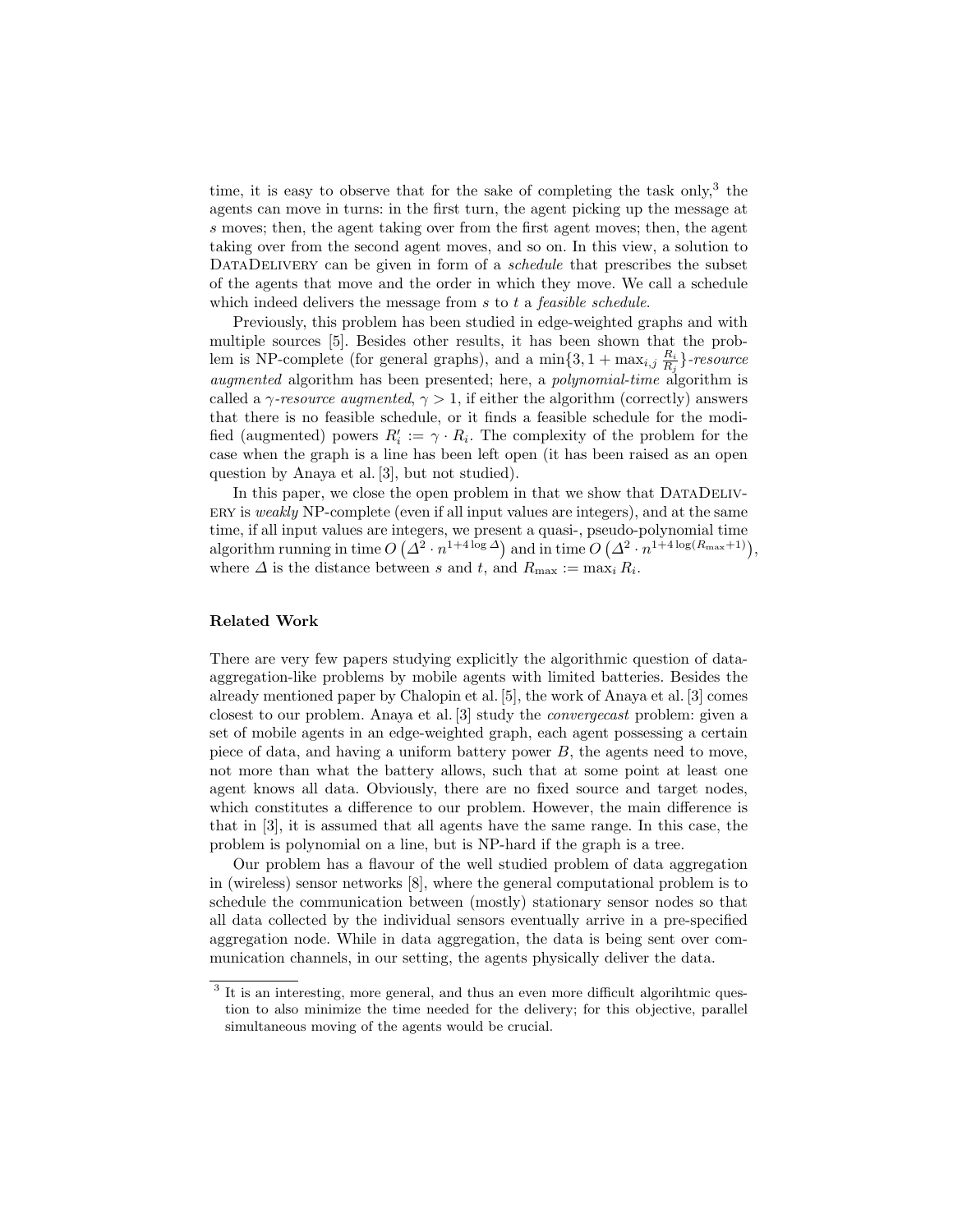| $R_1 = 3$ | $R_2 = 2$  | $R_3 = 3$ | $R_5 = 16$ | $R_7 = 20$ |      |      |      |      |      |      |     |
|-----------|------------|-----------|------------|------------|------|------|------|------|------|------|-----|
| $s$       | $2$        | $4$       | $6$        | $8$        | $10$ | $12$ | $14$ | $16$ | $18$ | $20$ | $t$ |
| $R_4 = 5$ | $R_6 = 10$ |           |            |            |      |      |      |      |      |      |     |

Fig. 1. A solvable instance of DATADELIVERY on a line with agents  $a_1, a_2, \ldots, a_7$  depicted by the small full disks, and annotated by their respective ranges  $R_1, R_2, \ldots, R_7$ .

Power-aware computation with mobile agents is a relatively new research area, and, consequently, there is little algorithm-theoretical research. As an exception, Heo and Varshney [7] study self-deployment of agents in this context.

A related and intensively studied research question is that of minimizing the total travelled distance by agents (which have unlimited battery) [1], [2], [4].

#### Further Terminology, Notation, and Model Refinement

We consider the positions of  $s, t$  and all  $n$  agents to be given by their distance from s on the line. For simplicity, we identify the source s and the target t with this distance, i.e., we set  $s = 0$  and we interpret  $t > 0$  as the distance of the target from s. The position of agent i,  $i = 1, \ldots, n$ , is given by its distance  $a_i$ from s. Sometimes, we will refer to agent i by its position, i.e., we say agent  $a_i$  to denote agent *i*. Recall that  $R_i$  is the range of agent *i*, and let  $R_{\text{max}} = \max\{R_i \mid$  $1 \leq i \leq n$ . Figure 1 gives a (solvable)<sup>4</sup> instance of DATADELIVERY on a line.

We will assume, without loss of generality, that all  $a_i$  are between s and t: if there is an agent  $a_i$  lying left of s, we can move it to s (and reduce its range correspondingly), and similary, we can move any agent  $a_i$  right of t to t (and reduce its range correspondingly). Obviously, the original instance has a solution if and only if the modified instance has one. In this adjusted problem instance, we may assume that  $R_i < 2t$  for any agent i (as otherwise agent i with  $R_i \geq 2t$ can deliver the message on its own).

Furthermore, we can assume that there is no agent at s. If there should be such an agent  $a_i$ , we use  $s' = s + R_i$  as the new starting position. Now, any schedule from  $s$  to  $t$  can still be used (starting from the point in time when the packet passed position  $s'$  to deliver the data from  $s'$  to  $t$ , the only agent no longer available is  $a_i$  who cannot be used beyond  $s'$  anyway. Finally, we adjust all agents to the left of  $s'$  as described above. If this leads to an agent being positioned at  $s'$ , we repeat the process.

# 2 The Quasi-, Pseudo-Polynomial Time Algorithm

In this section we present a dynamic-programming based algorithm for finding a feasible schedule, if the ranges and the positions of the agents are integers. We restrict ourselves to a specific class of feasible schedules: we call a feasible schedule  $(a_{i_1}, a_{i_2}, \ldots, a_{i_j}, \ldots)$  normalized, if

<sup>4</sup>  $\cdot (9p \cdot 6p \cdot 7p \cdot 2p \cdot 1p \cdot 9p)$  approximation is the set of  $\cdot$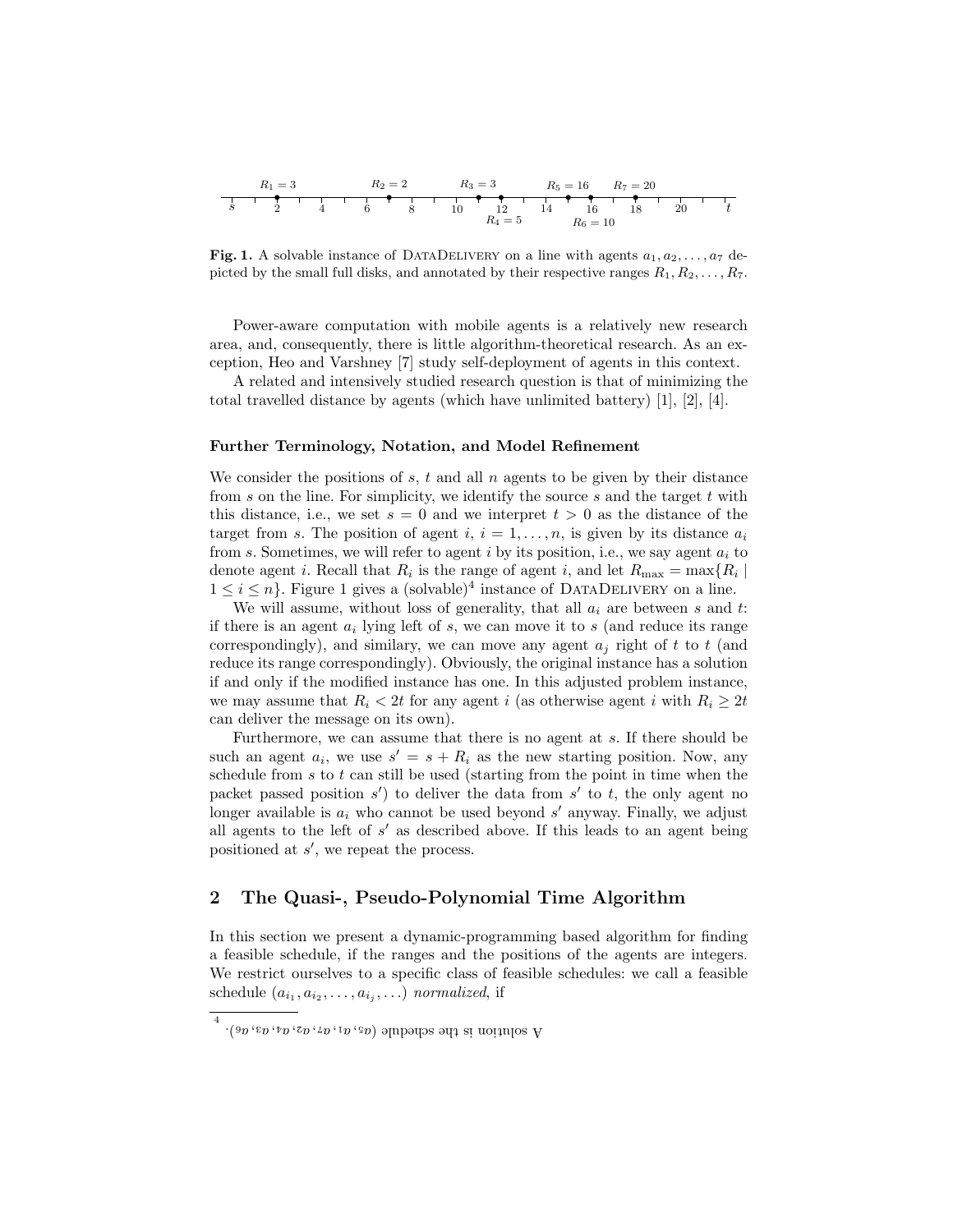

**Fig. 2.** Agents  $a_1, a_2, a_3 \in A_p$  are p-crossing. The intervals  $(s'_i, t'_i)$  are lower bounds on the growth of the intervals  $(s_i, t_i)$ :  $s_i \geq s'_i$  and  $t_i \geq t'_i$ .

- 1. The positions where agents exchange the message are integers.
- 2. Every agent  $a_{i,j}$  walks with the message as far towards t as its range allows, with the exception when the agent reaches the initial position of the next agent in the feasible schedule, i.e., agent  $a_{i_{i+1}}$ .
- 3. The length of the schedule is minimal, i.e., we cannot remove any agent from the schedule and maintain its feasibility. This means, for example, that no agent  $a_{i_j}$  can reach (by exhausting its range) the point at which  $a_{i_{j+2}}$  picks up the data from  $a_{i_{j+1}}$  (making  $a_{i_{j+1}}$  obsolete).

It is easy to see that in our "integer setting", if there exists a feasible schedule, there always exists a normalized feasible schedule, and thus our restriction to these schedules is without loss of generality.

As every agent moves once to the left (to pick up the message – this move can be of zero length), and then once to the right, we have that in every normalized schedule every move of an agent to the right equals the advancement of the message done by this agent.

In the following we prove a structural lemma about normalized schedules, which will be a crucial ingredient in designing our algorithm. We will use the following notation. For an integer position  $p$  between  $s$  and  $t$  we say that an agent a (not necessarily from the schedule) is *p*-crossing if a lies at  $p$  or to the right of p, and at the same time the range of a allows the agent to walk left of p (to at least position  $p-1$ ). By  $X_p$  we denote the set of all p-crossing agents. We denote by  $A_p \subseteq X_p$  the agents of the schedule that are *p*-crossing, and that in the schedule never move left of  $p$  (i.e., they only move on the part of the line that is to the right of  $p$ ). Thus,  $A_p$  are agents that could possibly help advancing the message in the part of the line to the left of  $p$ , but they do not (because they are used right of p).

**Lemma 1.** Let p be a position (an integer) such that  $s < p < t$ . Then  $|A_n| \le$  $2 \cdot \log t$  (for  $t \geq 2$ ), and  $|A_p| \leq 2 \cdot \log(R_{max} + 1)$ .

*Proof.* Let  $a_1, a_2, \ldots, a_\ell$  be the agents in  $A_p$  sorted in the order as they appear in delivering the message from  $s$  to  $t$ . Each agent  $a_i$  is responsible for advancing the message on a certain interval  $I_i = [s_i, t_i]$  between p and t (recall that none of  $A_p$  moves left of p in the feasible schedule), where the order of the segments appearing on the line is identical to the order of the agents in which they move.

Recall that in a normalized schedule, agent  $a_i$  can stop before using all its range if it reaches the position of the next agent in the schedule. Let  $t'_i \geq t_i$  be the point which  $a_i$  reaches if it uses all its range (to walk from  $s_i$ ). It follows that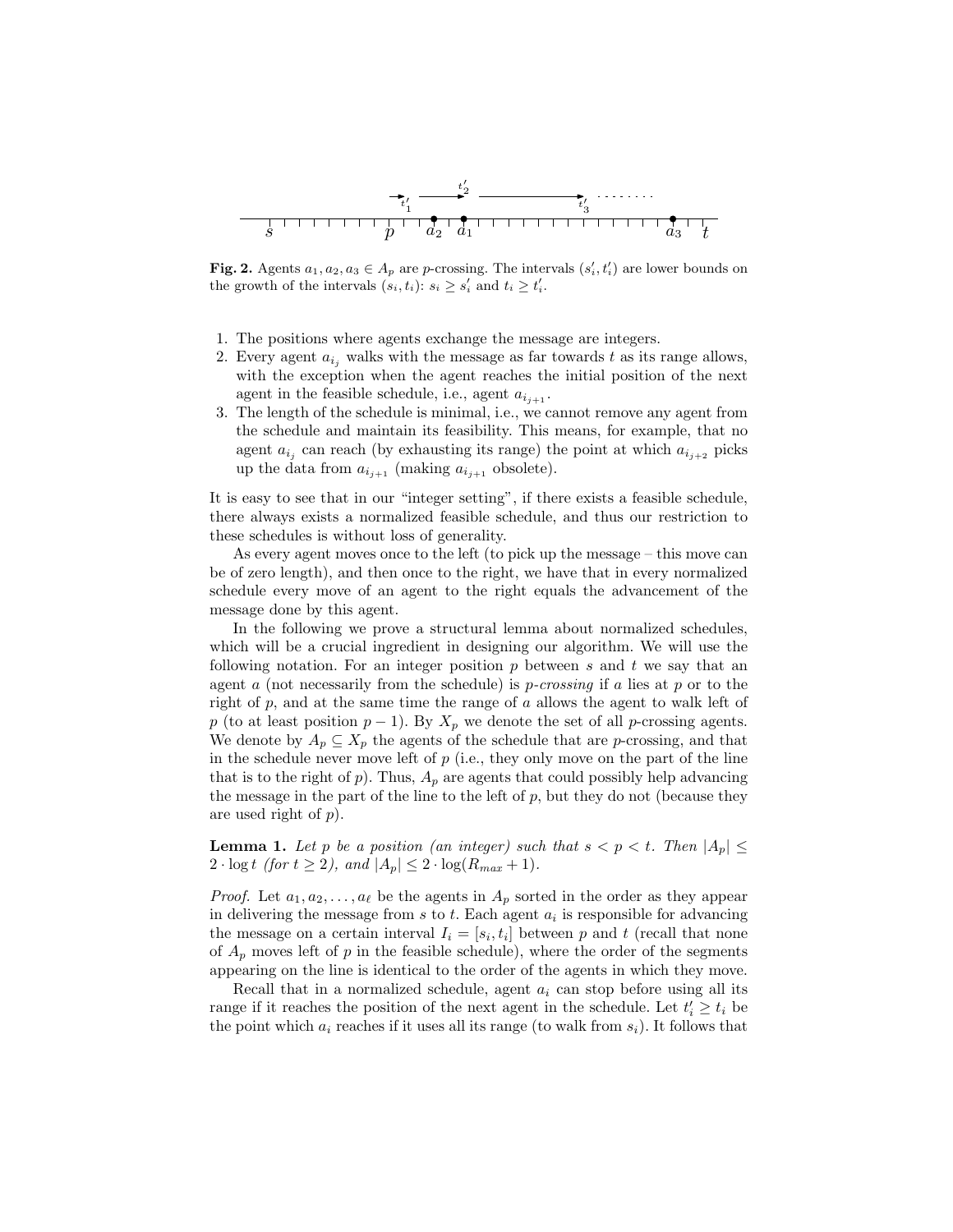every two intervals  $I'_i := [s_i, t'_i]$  and  $I'_{i+2} := [s_{i+2}, t'_{i+2}]$  are disjoint (otherwise we can remove agent  $a_{i+1}$  from the schedule; a contradiction that the schedule is minimal). Thus,  $s_{i+2} \geq t'_{i} + 1$ . Furthermore, the position of  $a_{i+2}$  is (strictly) to the right of  $t_i'$  (as again we could remove agent  $a_{i+1}$  from the schedule).

Expressing  $t_i'$  in the form  $p + \Delta_i$ , we show that  $\Delta_i$  grows exponentially with i and thus there can be at most (roughly)  $\log t$  many agents in  $A_p$  before  $t_i'$ reaches t. Figure 2 illustrates the discussion of the proof. We start with  $t_1$ : Clearly, agent  $a_1$  can reach  $p-1$  and thus, when reaching p, it can move at least to position  $p + 1$ :  $t'_1 \geq p + 1$ . We can continue with  $t'_3$ : Since  $s_3 \geq t'_1 + 1$ , we get  $s_3 \geq p+2$ ; Furthermore, since agent  $a_3$  is strictly to the right of  $t'_1$ , i.e.,  $a_3 \geq t'_1 + 1 \geq p + 2$ , and  $a_3$  can reach  $p - 1$ ,  $a_3$  has at  $t'_1 + 1$  enough energy to move to the right to position  $(t'_1 + 1) + ((t'_1 + 1) - (p - 1)) \ge (t'_1 + 1) + 3 = t'_1 + 4$ (i.e.,  $t'_3 \geq p+5$ ). Similarly,  $s_5 \geq t'_3+1$ , agent  $a_5$  lies to the right of  $t'_3$ , and agent  $a_5$  has at  $t'_3 + 1$  enough energy to walk to  $(t'_3 + 1) + 7 = t'_3 + 8$ . In a similar spirit (i.e., by an easy induction), it follows that  $t'_{2i-1} \ge t'_{2i-3} + 2^i$ ,  $i = 2, 3, \ldots$  Thus,  $t'_{\ell} \geq t'_{1} + 2^{2} + 2^{3} + \ldots + 2^{\lceil \ell/2 \rceil} \geq (p+1) + (2^{\lceil \ell/2 \rceil + 1} - 4) = p + 2^{\lceil \ell/2 \rceil + 1} - 3$ . By setting  $t_{\ell}^{j} \leq t$ , we get  $2^{\lceil \ell/2 \rceil + 1} \leq t + 3 - p \leq t + 2$ , which implies  $\ell/2 \leq \log(t + 2) - 1$ , which implies  $\ell/2 \leq \log t$  (for  $t \geq 2$ ), i.e.,  $\ell \leq 2 \cdot \log t$  (the first claim of the lemma).

At the same time, since  $a_{\ell}$  is at least  $t'_{\ell-2} + 1$ , and the agent has energy to reach p − 1, it follows that  $R_\ell \ge p + 2^{\lceil \ell/2 \rceil} - 2 - (p - 1) = 2^{\lceil \ell/2 \rceil} - 1$ . Since the range of any agent is at most  $R_{\text{max}}$ , we get  $\ell \leq 2 \cdot \log(R_{\text{max}} + 1)$ .

We now present our quasi-, pseudo-polynomial time algorithm. For simplicity of exposition, we will use the upper bound  $|A_p| \leq 2 \log t$ . We will further assume that  $t \geq 2$  (to be able to apply Lemma 1): If  $t = 1$ , finding a solution is trivial, we just try every agent and see whether it can deliver the message on its own.

The main idea of our dynamic-programming based algorithm is to scan the line backwards from  $t$  to  $s$  and to gradually build a feasible schedule from the last agent delivering the message to  $t$  to the first agent picking the message at s and at every intermediate step p to remember the set  $A_p \subseteq X_p$  of p-crossing agents that were used so far to the right of  $p$ , and thus are not available to be used to the left of p.

Formally, we define a boolean table  $T[p, A_p]$  for every (integer) point p between s and t (including s and t) and every set  $A_p \subseteq X_p$  of cardinality  $|A_p| \leq 2 \cdot \log t$ . We interpret the table as  $T[p, A_p] = \text{true}$  if and only if there is a feasible schedule which advances the message from  $p$  to  $t$ , and among all p-crossing agents  $X_p$  it uses only the agents in  $A_p$ .

We fill the table as follows. We initialize  $T[t, \emptyset] = \text{true}$ . Then, for every  $p =$  $t-1, t-2, t-3 \ldots, s$  we enumerate all sets  $A_p \subseteq X_p$  of cardinality  $|A_p| \leq 2 \cdot \log t$ and set  $T[p, A_p] = \text{true}$ , if and only if

$$
\exists p' > p, \exists A_{p'} \subseteq X_{p'}, \exists
$$
 agent  $a_p \in A_p \setminus A_{p'}$  such that:

 $a_p$  can bring the message from p to p'  $(1)$ 

$$
A_p = \{a_p\} \cup (A_{p'} \cap X_p),\tag{2}
$$

$$
T[p', A_{p'}] = \text{true.} \tag{3}
$$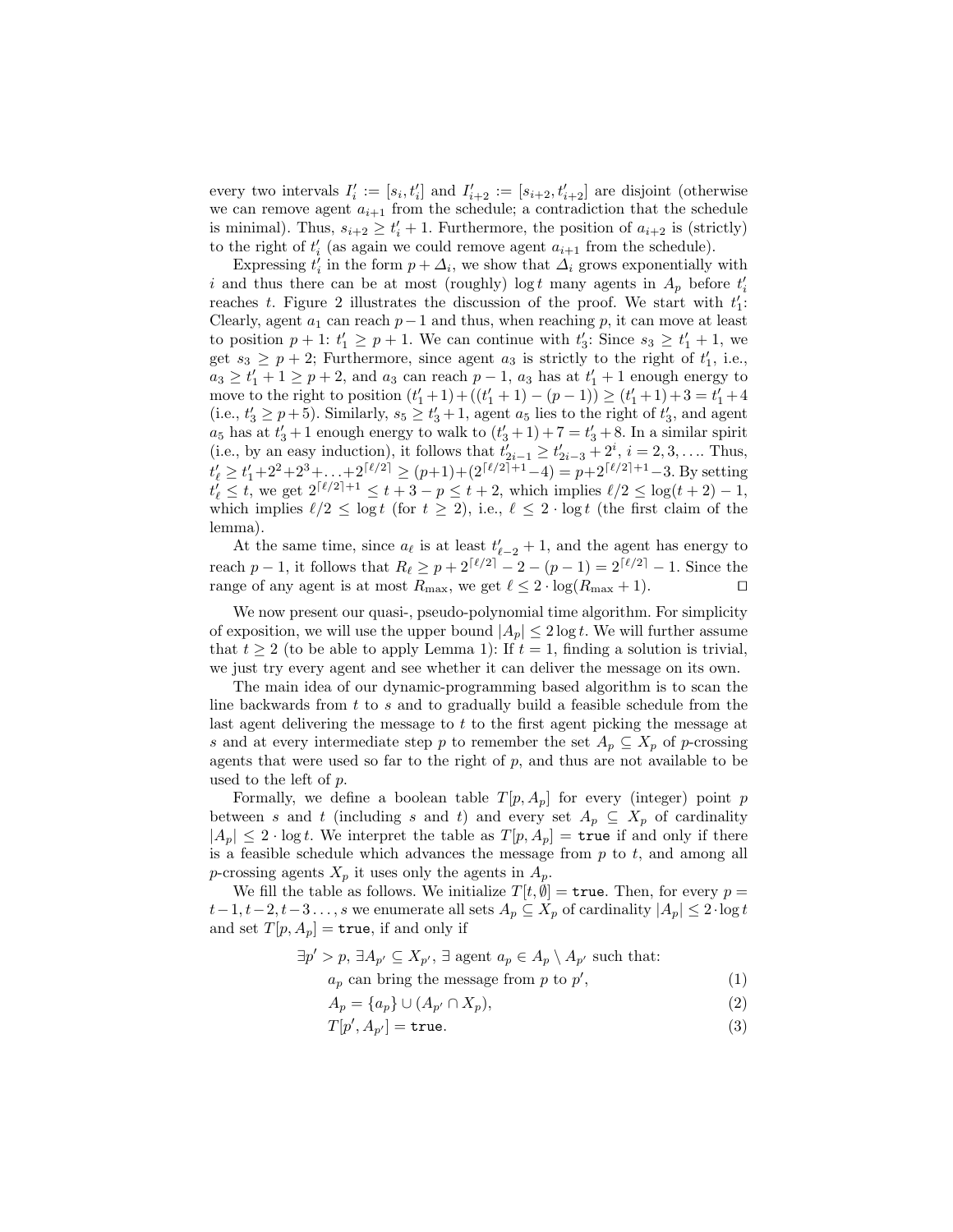After filling the table, the algorithm checks, whether for some set  $A_s$  there exists an entry  $T[s, A_s] = \text{true}$ , and if yes, it outputs a schedule of agents  $a_{p_1}, a_{p_2}, a_{p_3}, \ldots, a_{p_\ell}$  that are, according to our dynamic program, recursively responsible for setting  $T[p_i, A_{p_i}]$  to be true (this can be done by standard bookkeeping techniques); Otherwise, the algorithm decides that the agents cannot deliver the message from s to t.

Theorem 1. The presented algorithm solves any instance of DATADELIVERY in time  $O(t^2 \cdot n^{1+4\log t})$ .

Proof. We will prove that there exists a solution to a given instance of DATADElivery if and only if the algorithm finds one.

If there is a solution to a given instance, i.e., a feasible schedule, then, by our observations, there also exists a normalized schedule  $(a_{p_1}, a_{p_2}, \ldots, a_{p_\ell})$  of agents indexed with points on the line where they pick up the message, i.e., where agent  $a_{p_i}$  picks up the message at  $p_i$  and advances it to  $p_{i+1}$  (where we set  $p_{\ell+1} := t$ , and where, naturally,  $p_1 = s$ ). Let S be the agents of this solution, i.e.,  $S = \{a_{p_1}, a_{p_2}, \ldots, a_{p_\ell}\}\$ . At any of these points  $p_i, i = 1, 2, \ldots, \ell$ , let  $A_{p_i} \subseteq S \cap X_{p_i}$  be the set of agents from the solution S that are  $p_i$ -crossing. Furthermore, set  $A_{\ell+1} = \emptyset$ . Then, by Lemma 1,  $|A_{p_i}| \leq 2 \cdot \log t$ . Therefore, for every such set  $A_{p_i}$ ,  $i = 1, 2, \ldots, \ell+1$ , there will be an entry  $T[p_i, A_{p_i}]$  in our table. Furthermore, it follows that  $A_{p_i} = \{a_{p_i}\} \cup (A_{p_{i+1}} \cap X_{p_i}), i = 1, \ldots, \ell$ . Therefore, according to the rules of our dynamic programming  $(Eqs. (1), (2), (3))$ , all entries  $T[p_i, A_{p_i}], k = \ell, \ell{-}1, \ldots, 3, 2, 1$ , will be set to  $\tt true$  because of the previous entry  $T[p_{i+1}, A_{p_{i+1}}]$ . Thus, our algorithm finds a solution (e.g., the one just derived from the normalized feasible schedule).

Assume now that the algorithm finds a schedule  $a_{p_1}, \ldots, a_{p_\ell}$  of agents, indexed by the points  $p_i$  at which the corresponding entry  $T[p_i, A_{p_i}]$  was set to true. By the rules of filling the table, it follows that the agents can deliver the message from s to t. What remains is to argue that no two agents  $a_{p_i}, a_{p_{i+1}}$  from the returned schedule are the same agent. Assume, for the sake of contradiction, that this is the case, i.e.,  $a = a_{p_i} = a_{p_{i+{\Delta}}}$ , and that  $\Delta$  is the smallest such number. By Eq. (2),  $a_{p_{i+\Delta}} \in A_{p_{i+\Delta}}$ ; At the same time, since  $a \in X_{p_i}$  and because of Eq. (2), a appears in all sets  $A_{p_{i+\Delta-1}}, A_{p_{i+\Delta-2}}, \ldots, A_{p_{i+1}},$  and especially in  $A_{p_{i+1}}$ . But this contradicts the fact that  $a = a_{p_i} \in A_{p_i} \setminus A_{p_{i+1}}$ .

The runtime of the algorithm follows from the size of the table  $T$  and the way we fill in the table: For every p, we enumerate at most  $\sum_{i=1}^{2 \log t} {n \choose i} \leq O(n^{2 \log t})$ many sets  $A_p$ . To fill in an entry  $T[p, A_p]$  we try all possible values  $p'$ ,  $A_{p'}$  and  $a_p$ , and check whether conditions in Eqs. (1), (2), and (3) hold, which can be done in time linear in size of  $A_p$ ,  $A_{p'}$ , and  $X_p$  (if we store the elements of the sets sorted according to their position on the line). This results in total running time of  $O(t^2 \cdot n^{1+4\log t})$  (with small constants hidden in the big-oh notation).  $\square$ 

Using the upper bound  $|A_p| \leq 2 \cdot \log(R_{\max} + 1)$ , we can bound the running time of the algorithm by  $O(t^2 \cdot n^{1+4\log(R_{\max}+1)})$ .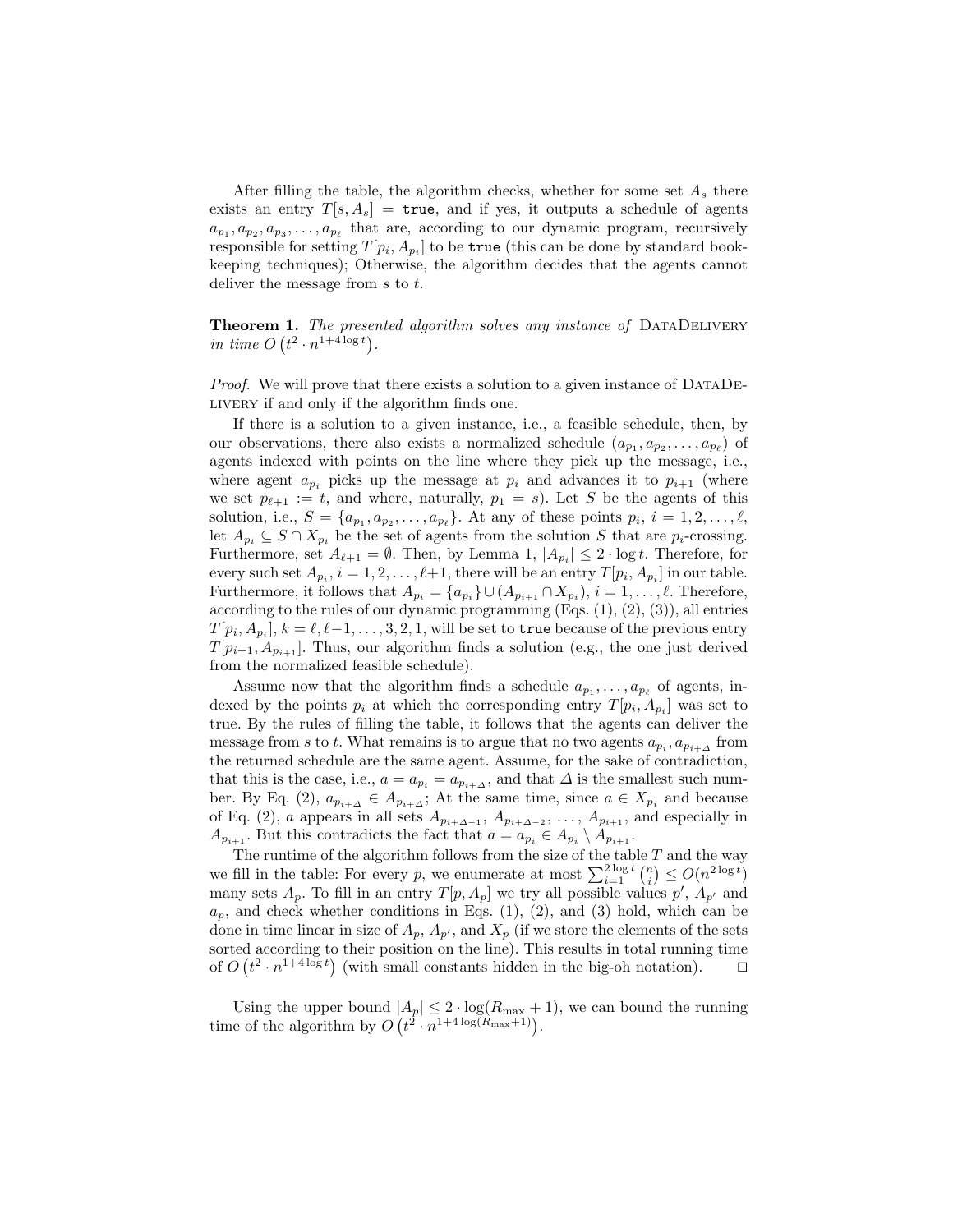#### 3 NP-Completeness

We first create an auxiliary NP-hard problem WEIGHTED-4-PARTITION, which we then reduce to DATADELIVERY. Along the way, we use the NP-hard problem 4-Partition-from-4-sets, which has been shown NP-complete in [6] as a step in proving the NP-hardness of 3-PARTITION.

#### 4-Partition-from-4-sets

**Input:** Four sets of positive integers  $A' = (a'_i)_{1 \leq i \leq q}$ ,  $B' = (b'_i)_{1 \leq i \leq q}$ ,  $C' =$  $(c'_i)_{1 \leq i \leq q}, D' = (d'_i)_{1 \leq i \leq q}$ , and an integer S'.

Question: Does there exist three permutations  $\pi_A, \pi_B, \pi_C$  of  $[1, q]$  such that for every *i*,  $a'_{\pi_A(i)} + b'_{\pi_B(i)} + c'_{\pi_C(i)} + d'_i = S'$ ?

## WEIGHTED-4-PARTITION

**Input:** A set of positive integers  $E = (e_i)_{1 \leq i \leq 4q}$  and an integer S such that for every partition of E into 4 sets  $A, B, C, D$ , each of size  $q$ ,  $\sum_{a \in A} a + \sum_{b \in B} 2b$  +  $\sum_{c \in C} 4c + \sum_{d \in D} 8d \leq qS.$ 

Question: Does there exist a partition of E into q sets  $E_1, E_2, \ldots, E_q$ , each of size 4, such that for every  $1 \leq i \leq q$ , if  $E_i = \{a, b, c, d\}$  with  $a \leq b \leq c \leq d$ ,  $a + 2b + 4c + 8d = S$ ? We call such a partition a weighted partition.

#### Theorem 2. WEIGHTED-4-PARTITION is NP-hard.

Proof. From an instance of 4-PARTITION-FROM-4-SETS, we construct an instance of WEIGHTED-4-PARTITION as follows. Note that we can assume that  $\sum_{x'\in A'\cup B'\cup C'\cup D'} x' = qS'$ , and that for every  $x'\in A'\cup B'\cup C'\cup D'$ ,  $x'\leq S'$ .

For each  $i \in [1, q]$ , let  $a_i = 8a'_i$ ,  $b_i = 4b'_i + 32S'$ ,  $c_i = 2c'_i + 128S'$  and  $d_i = d'_i + 512S'$ . Let  $A = \{a_i\}_{1 \leq i \leq q}$ ,  $B = \{b_i\}_{1 \leq i \leq q}$ ,  $C = \{c_i\}_{1 \leq i \leq q}$  and  $D =$  ${d_i}_{1 \leq i \leq q}$ . Let  $E = A \cup B \cup C \cup \overline{D}$  and let  $S = 4680S'$ . Note that  $\forall a \in A, b \in \overline{D}$  $B, c \in C, d \in D, a < b < c < d$ . Consequently, for any partition of E into 4 sets  $A^*, B^*, C^*, D^*$  of size  $q, \sum_{a \in A^*} a + \sum_{b \in B^*} 2b + \sum_{c \in C^*} 4c + \sum$ P  $_{d\in D^*}$  8 $d \leq$  $a \in A$   $a + \sum_{b \in B} 2b + \sum_{c \in C} 4c + \sum_{d \in D} 8d = \sum_{a' \in A'} 8a' + \sum_{b' \in B'} (8b' + 64S')$ P  $) +$  $\sum_{c' \in C'} (8c' + 512S') + \sum_{d' \in D'} (8d' + 4096S') = 8 \sum_{x' \in A' \cup B' \cup C' \cup D'} x' + 4672qS' =$  $4680qS' = qS.$ 

Suppose that we are given a solution  $\pi_A, \pi_B, \pi_C$  of 4-PARTITION-FROM-4-SETS such that for every  $i$ ,  $a'_{\pi_A(i)} + b'_{\pi_B(i)} + c'_{\pi_C(i)} + d'_i = S'$ . Then for every i,  $a_{\pi_A(i)} + 2b_{\pi_B(i)} + 4c_{\pi_C(i)} + 8d_i = 8a'_{\pi_A(i)} + 8b'_{\pi_B(i)} + 64S' + 8c'_{\pi_B(i)} + 512S' +$  $8d'_i + 4096S' = 4672S' + 8(a'_{\pi_A(i)} + b'_{\pi_B(i)} + c'_{\pi_B(i)} + d'_i) = 4680S' = S$ . Since  $a_{\pi_A(i)} \leq 8S' < 32S' \leq b_{\pi_B(i)} \leq 36S' < 128S' \leq c_{\pi_C(i)} \leq 130S' < 512S' \leq d_i$ , we have found a solution to WEIGHTED-4-PARTITION, i.e., a weighted partition.

Conversely, suppose that there exists a partition  $E_1, E_2, \ldots E_q$  that is a solution of the instance  $(E, S)$  of WEIGHTED-4-PARTITION. For every  $1 \leq i \leq q$ , let  $E_i = \{w_i, x_i, y_i, z_i\}$  with  $w_i \leq x_i \leq y_i \leq z_i$ .

Suppose first that there exists  $1 \leq i \leq q$  such that  $E_i \cap D = \emptyset$ . Then,  $w_i \le x_i \le y_i \le z_i \le 130S'$ , and thus  $w_i + 2x_i + 4y_i + 8z_i \le 15 \cdot 130S' = 1930S' <$ 4680S', contradicting the fact that  $E_1, E_2, \ldots E_q$  is a weighted partition of E. Consequently, for every  $1 \leq i \leq q$ ,  $z_i \in D$  and thus,  $w_i, x_i, y_i \in A \cup B \cup C$ .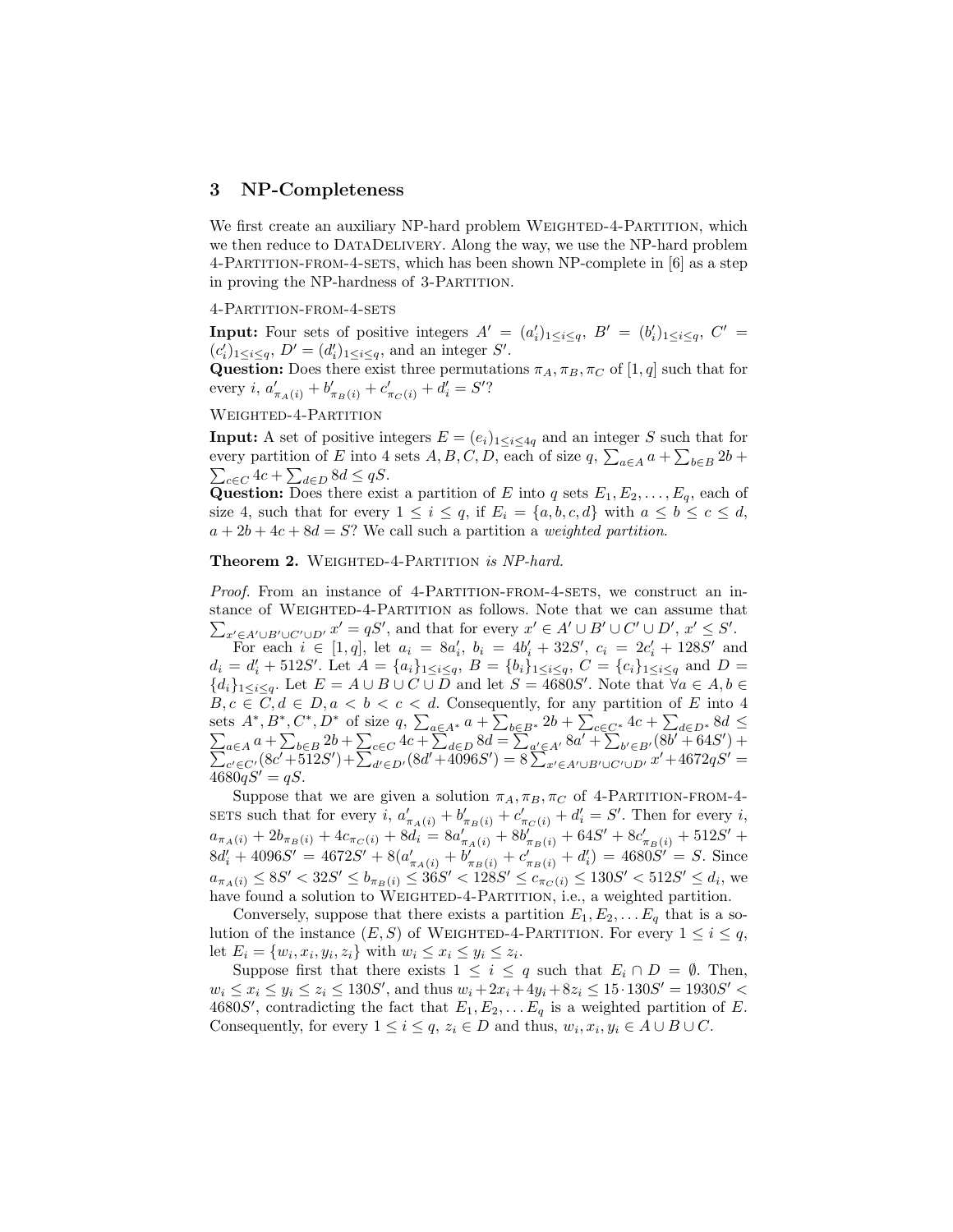Suppose now that there exists  $1 \leq i \leq q$  such that  $E_i \cap C = \emptyset$ . Then,  $w_i \le x_i \le y_i \le 36S'$  and  $z_i \le 513S'$ . Thus,  $w_i + 2x_i + 4y_i + 8z_i \le 7 \cdot 36S' + 8 \cdot$  $513S' = 4356S' < 4680S'$ , a contradiction. Consequently, for every  $1 \leq i \leq q$ ,  $y_i \in C$  and thus,  $w_i, x_i \in A \cup B$ .

Suppose now that there exists  $1 \leq i \leq q$  such that  $E_i \cap B = \emptyset$ . Then,  $w_i \le x_i \le 8S'$ ,  $y_i \le 130S'$  and  $z_i \le 513S'$ . Thus,  $w_i + 2x_i + 4y_i + 8z_i \le$  $3.8S' + 4.130S' + 8.513S' = 4648S' < 4680S'$ , a contradiction. Therefore, for every  $1 \leq i \leq q$ ,  $x_i \in B$  and thus,  $w_i \in A$ .

Consequently, each  $E_i$  contains one element of  $A$ , one element of  $B$ , one element of  $C$  and one element of  $D$ . Without loss of generality (by reordering the elements in D), assume that for every  $1 \leq i \leq q$ ,  $d_i \in E_i$ . For every  $1 \leq i \leq q$ , let  $\pi_A(i) = j$  iff  $a_j \in E_i$ , let  $\pi_B(i) = j$  iff  $b_j \in E_i$ , and let  $\pi_C(i) = j$  iff  $c_j \in E_i$ . Consequently, for every i,  $a_{\pi_A(i)} + 2b_{\pi_B(i)} + 4c_{\pi_C(i)} + 8d_i = 4680S'$ , i.e.,  $8a'_{\pi_A(i)} + 8b'_{\pi_B(i)} + 64S' + 8c'_{\pi_B(i)} + 512S' + 8d'_i + 4096S' = 4680S'.$  Consequently,  $4672S' + 8(a'_{\pi_A(i)} + b'_{\pi_B(i)} + c'_{\pi_B(i)} + d'_i) = 4680S'$  and thus  $a'_{\pi_A(i)} + b'_{\pi_B(i)} + c'_{\pi_B(i)} +$  $d'_i = S'$ . Consequently,  $\pi_A, \pi_B, \pi_C$  is a solution of the instance  $(A', B', C', D', S')$ of  $4$ -Partition-from-4-sets.  $\square$ 

Given an instance of WEIGHTED-4-PARTITION  $(E, S)$  given by a set  $E =$  ${e_1, e_2, \ldots, e_{4q}}$  and by a target value S, we construct an instance of DATADE-LIVERY as follows. There will be two types of agents:  $4q$  "big" agents corresponding to the elements of E, and  $q + 1$  "small" agents.

Let  $M = \max_i \{e_i\}$ , and let  $r = \max\{15M - S, \frac{32^q - 1}{31}S\}$ . There is a small agent  $s_i$  starting at position  $x_i = \frac{16^i - 1}{15}(S + 16r)$  for  $0 \le i \le q$ . The range of each small agent is r. Note that  $x_0 = 0$  and that  $x_{i+1} = 16(x_i + r) + S$ . Note also that all the positions and ranges are integers. We set  $s = 0$ , and  $t = x_q + r$ . For each  $1 \leq j \leq 4q$ , there is a big agent  $b_j$  starting at position t with a range equal to  $t + e_j$ .

Note that every big agent  $b_j$  starts at t and its range enables it to reach any point between s and t. Moreover, if  $b_j$  collects the message at a point  $l \in [s, t]$ , the furthest point where it can deliver the message is  $2l + e_j$ .

We claim that there exists a weighted partition of  $(E, S)$  if and only if the set of agents  $A = \{s_i\}_{0 \leq i \leq q} \cup \{b_j\}_{1 \leq j \leq 4q}$  can deliver the message from s to t. The first direction is straightforward, and shown in Lemma 2. The other direction is more complicated, and is shown after Lemma 2 in a series of claims.

**Lemma 2.** If there exists a weighted partition  $E_1, E_2, \ldots, E_q$  of E, then there is a feasible schedule for DATADELIVERY from  $s$  to  $t$ .

*Proof.* Suppose that we are given 4 integers  $a \leq b \leq c \leq d$  such that  $a + 2b$  +  $4c+8d = S$ . Consider four agents  $a', b', c', d'$  initially located on t with respective ranges  $t+a, t+b, t+c, t+d$ . We claim that if some message is on  $x_i+r$  for  $i < q$ , then agents  $a', b', c', d'$  can move the message to  $x_{i+1}$  when they are activated in the following order:  $d', c', b', a'$ .

Since  $x_i + r < x_q + r = t$ , d' can move the message to  $2(x_i + r) + d$ . Since  $2(x_i + r)$  $r$ )+d < t, c' can move the message to  $4(x_i+r)+2d+c$ . Since  $4(x_i+r)+2d+c$ ,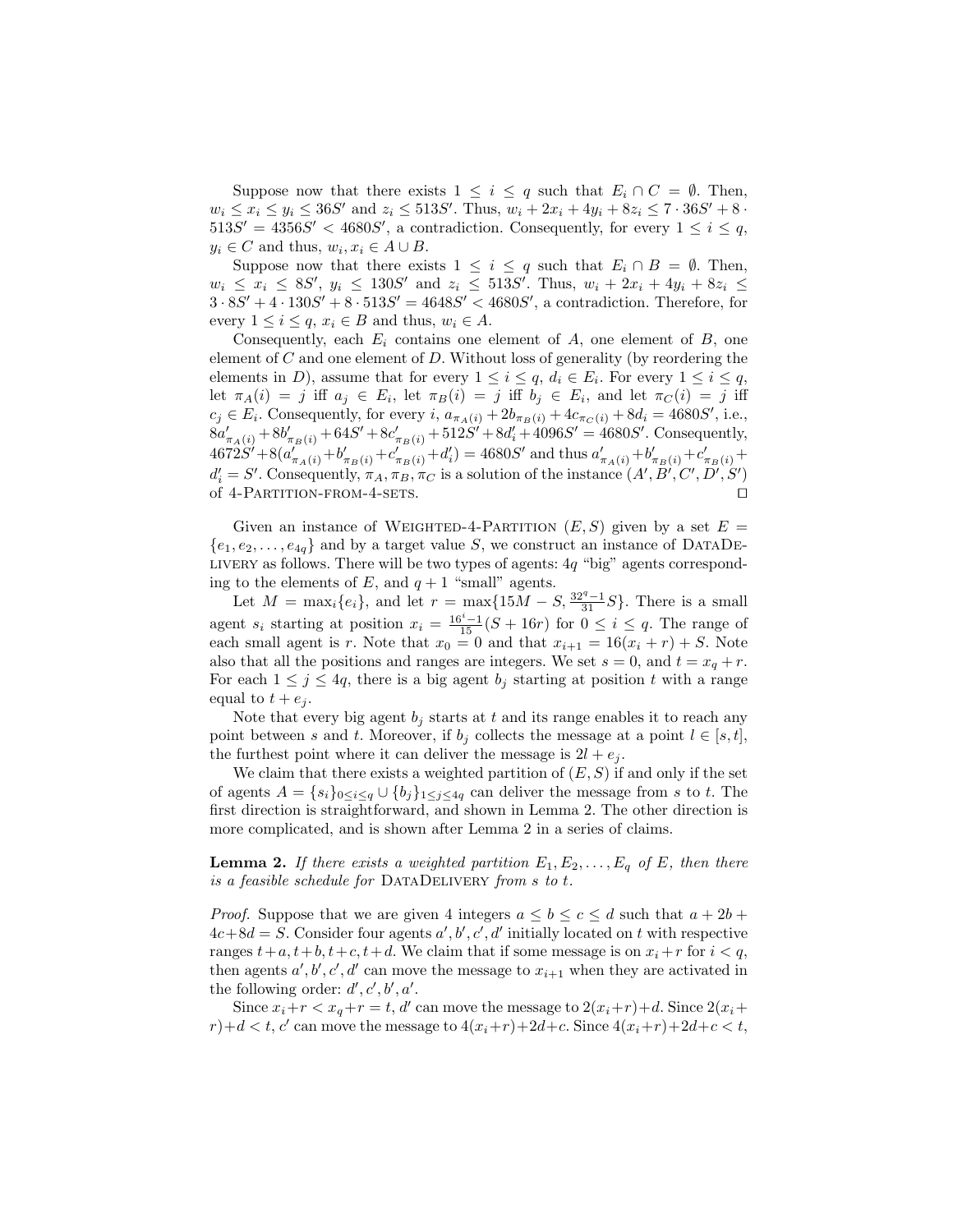b' can move the message to  $8(x_i + r) + 4d + 2c + b$ . Since  $8(x_i + r) + 4d + 2c + b < t$ , a' can move the message to  $16(x_i + r) + 8d + 4c + 2b + a = 16(x_i + r) + S = x_{i+1}$ .

Recall that every small agent  $s_i$ ,  $0 \leq i \leq q$ , can move the message from from  $x_i$  to  $x_i + r$ . Thus, we can use alternatively an agent  $s_i$  and the agents corresponding to  $E_{i+1}$  to move the message from  $s = x_0 = 0$  to  $t = x_q + r$ .  $\Box$ 

We now show the other direction. In the rest of the section, we assume that there exists a feasible schedule for the created instance of DataDelivery, and we show that there exists a weighted-partition of  $(E, S)$ .

Up to rearranging the elements of  $E$ , assume that the big agents are activated in the order  $b_1, b_2, \ldots, b_{4q}$ . For every  $1 \leq i \leq q$ , let  $B_i = \{b_{4i-3}, b_{4i-2}, b_{4i-1},$  $b_{4i}$ } and let  $\delta_i = 8e_{4i-3} + 4e_{4i-2} + 2e_{4i-1} + e_{4i} - S$ . Note that for every *i*,  $-S \leq \delta_i \leq 15M - S.$ 

Note that if we activate all agents from  $B_i$  consecutively (without activating a small agent in between) and if  $b_{4i-3}$  collects the message in  $l \in [s, t]$ ,  $b_{4i-3}$  can deliver the message to  $2l + e_{4i-3}$ ,  $b_{4i-2}$  can deliver the message to  $4l + 2e_{4i-3}$  +  $e_{4i-2}, b_{4i-1}$  can deliver the message to  $8l + 4e_{4i-3} + 2e_{4i-2} + e_{4i-3}$ , and  $b_{4i}$  can deliver the message to  $16l + 8e_{4i-3} + 4e_{4i-2} + 2e_{4i-1} + e_{4i} = 16l + S + \delta_i$ .

We denote by  $u_i$  the furthest point where, in the considered feasible schedule,  $b_{4i}$  can deliver the message. We denote by  $y_i$  the furthest point where  $s_i$  can deliver the message.

In the next two lemmas, we show that we can assume that for each  $0 \leq i \leq q$ ,  $s_i$  is activated after  $b_{4i}$  and before  $b_{4i+1}$ .

**Lemma 3.** For every  $0 \le i \le q$ ,  $y_i \le x_i + r$ . For every  $1 \le i \le q$ ,  $s_i$  cannot be activated before  $b_{4i}$ , and  $u_i \leq x_i + r$ .

*Proof.* The first assertion of the lemma is trivial since  $s_i$  starts in  $x_i$  and its range is r.

We prove the second assertion by induction on i. Let  $i \geq 0$  and assume that  $y_i \leq x_i + r$  and that  $u_i \leq x_i + r$  if  $i \geq 1$ . Suppose that  $s_{i+1}$  is activated before  $b_{4i+4}.$ 

Since  $\max\{u_i, y_i\} \leq x_i + r$ , and since  $e_{4i+1}, e_{4i+2}, e_{4i+3} \leq M$ ,  $b_{4i+1}$  cannot deliver the message further than  $2(x_i + r) + M$ ,  $b_{4i+2}$  cannot deliver the message further than  $4(x_i + r) + 3M$ , and  $b_{4i+3}$  cannot deliver the message further than  $8(x_i + r) + 7M$ . Since  $s_{i+1}$  cannot collect the message before  $x_{i+1} - r = 16(x_i +$  $r$  +  $S - r = 16x_i + S + 15r$ , it is enough to show that  $7r + S > 7M$  in order to prove that  $s_{i+1}$  cannot be activated before  $b_{4i+4}$ . Since  $r \geq 15M - S$  and  $S \le 15M$ ,  $7r + S \ge 7 \cdot 15M - 6S \ge 15M > 7M$  and  $s_{i+1}$  cannot collect the message before  $b_{4i+4}$  has been activated.

Note that  $b_{4i+4}$  cannot deliver the message further than  $u_{i+1} = 16(x_i + r) +$  $15M = x_{i+1} + 15M - S \le x_{i+1} + r.$ 

Lemma 4. There exists a feasible schedule for DATADELIVERY from s to t such that for every  $0 \le i \le q$ ,  $s_i$  is activated before  $b_{4i+1}$  and  $y_i \ge x_i + r - \frac{2S}{31}(32^i-1)$ . For every  $1 \le i \le q$ ,  $u_i \ge x_i - \frac{S}{31}(32^i - 1) \ge x_i - r$ .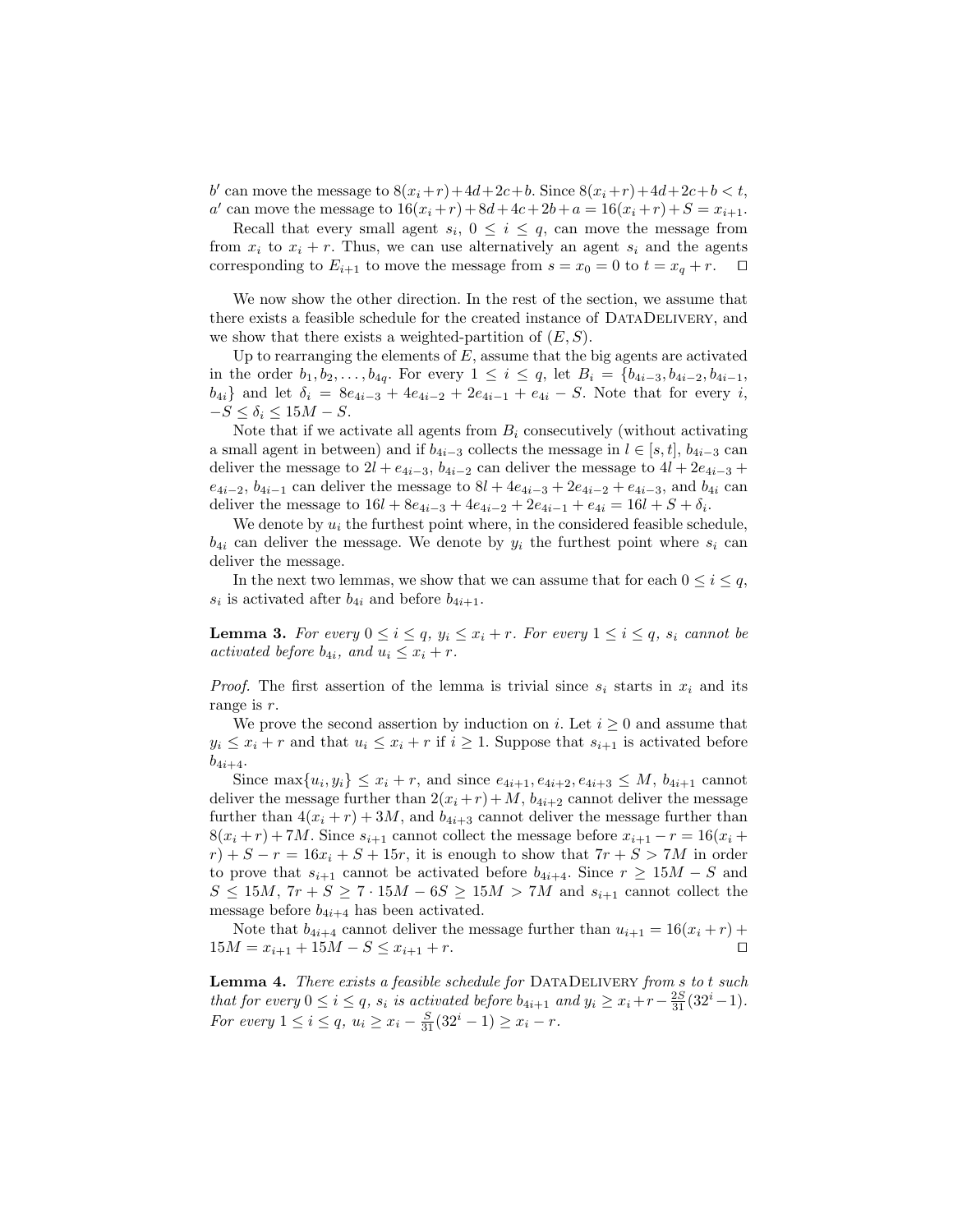*Proof.* We prove the lemma by induction on  $i$ .

Note that since  $x_0 = s$ ,  $y_0 = x_0 + r$  (no matter when  $s_0$  is activated). Suppose now that  $s_0$  is not activated first. If when  $s_0$  is activated, the message has already reached  $x_0 + r$ , then it means that there exists a feasible schedule for DATADELIVERY from s to t for  $A' = A \setminus \{s_0\}$ . Suppose now that when  $s_0$ is activated, the message has not reached  $x_0 + r$  and let  $i_0$  be the maximal index i such that  $b_i$  has been activated before  $s_0$ . In this case, it means that there exists a feasible schedule for DATADELIVERY from  $x_0 + r > s$  to t for  $A' = A \setminus \{s_0, b_1, b_2, \ldots, b_{i_0}\}.$  In both cases, it means that there exists a feasible schedule for DATADELIVERY from  $x_0 + r > s$  to t for  $A' = A \setminus \{s_0\}$  and thus there exists a feasible schedule for DATADELIVERY from s to t for A where  $s_0$  is activated first.

Suppose now that  $s_i$  has been activated before  $b_{4i+1}$ , and that  $y_i \geq x_i +$  $r - \frac{2S}{31}(32^i - 1)$ . Since  $s_{i+1}$  cannot be activated before  $b_{4i+4}$  (Lemma 3), we can assume that  $b_{4i+4}$  delivers the message to  $u_{i+1} \ge 16y_i + S + \delta_{i+1} \ge 16(x_i +$  $r) - \frac{32S}{31}(32^{i} - 1) = x_{i+1} - S - \frac{32S}{31}(32^{i} - 1) = x_{i+1} - \frac{S}{31}(32^{i+1} - 1)$ . Since  $r \geq \frac{S}{31}(32^{i+1}-1), u_{i+1} \geq x_{i+1}-r.$ 

Consequently,  $s_{i+1}$  can always be activated after  $b_{4i+4}$ . If  $s_{i+1}$  is activated before  $b_{4i+5}$ , either  $u_{i+1} \ge x_{i+1}$  and  $y_{i+1} = x_{i+1} + r \ge x_{i+1} + r - \frac{2S}{31}(32^{i+1}-1)$ , or  $u_{i+1} < x_{i+1}$  and  $y_{i+1} = 2u_{i+1} + r - x_{i+1} \ge x_{i+1} + r - \frac{2S}{31}(32^{i+1} - 1)$ .

Suppose that we activate  $b_{4i+5}$  before  $s_{i+1}$ , then  $b_{4i+5}$  can deliver the message to a point  $z \geq 2(x_{i+1} - r) + e_{4i+5} \geq x_{i+1} + (x_{i+1} - 2r) = x_{i+1} + (16x_i +$  $14r + S$  >  $x_{i+1} + r$ . That is, at this moment,  $s_{i+1}$  is useless. Consequently, there exists a feasible schedule for DATADELIVERY from z to t for  $A' = A \setminus$  $\{s_0, \ldots, s_i, s_{i+1}, b_1, \ldots, b_{4i+4}, b_{4i+5}\}.$  This implies that there exists a schedule for DATADELIVERY from  $2u_{i+1} + r - x_{i+1} \ge u_{i+1}$  to t for  $A' \cup \{b_{4i+5}\}\$ , and thus, there exists a schedule DATADELIVERY from  $u_{i+1}$  to t for  $A' \cup \{s_{i+1}, b_{4i+5}\}\$  where  $s_{i+1}$  is activated first.

From Lemmas 3 and 4, there exists a feasible schedule for DataDelivery from  $s$  to  $t$  where we activate alternatively a small agent and four big agents. Consequently, we can assume that for every  $1 \leq i \leq q$ ,  $u_i = 16y_{i-1} + S + \delta_i$  and that  $y_i = 2u_i + r - x_i$  if  $u_i < x_i$  and  $y_i = x_i + r$  otherwise.

In the next lemma, we show that  $\sum_{i=1}^{q} \delta_i \geq 0$  and that this inequality is strict if at least one small agent has to go back to collect the message.

**Lemma 5.** For any two indices  $i < j$  such that  $y_i = x_i + r$ ,  $u_i < x_i$  for every  $i+1 \leq l \leq j-1$  and  $u_j \geq x_j$ , we have  $\sum_{l=i+1}^j \delta_l \geq 0$ . Moreover, this inequality is strict if  $j > i + 1$ .

*Proof.* If  $j = i + 1$ ,  $u_{i+1} = 16(x_i + r) + S + \delta_{i+1} = x_{i+1} + \delta_{i+1}$  and consequently,  $\delta_{i+1} \geq 0$ . In the following, we assume that  $j > i + 1$ .

For every  $i \leq l \leq j$ , let  $z_l = x_l + r - y_l$ . Note that by Lemma 3,  $z_l \geq 0$ . Moreover,  $z_i = z_j = 0$  and for every  $i + 1 \leq l \leq j - 1$ ,  $z_l > 0$ .

For every integer  $i \leq l \leq j - 1$ ,  $u_{l+1} = 16y_l + S + \delta_{l+1}$ . For  $i \leq l \leq j - 2$ ,  $u_{l+1} < x_{l+1}$  and thus,  $y_{l+1} = 2u_{l+1} + r - x_{l+1} = 32y_l + 2S + 2\delta_{l+1} + r - x_{l+1}$ .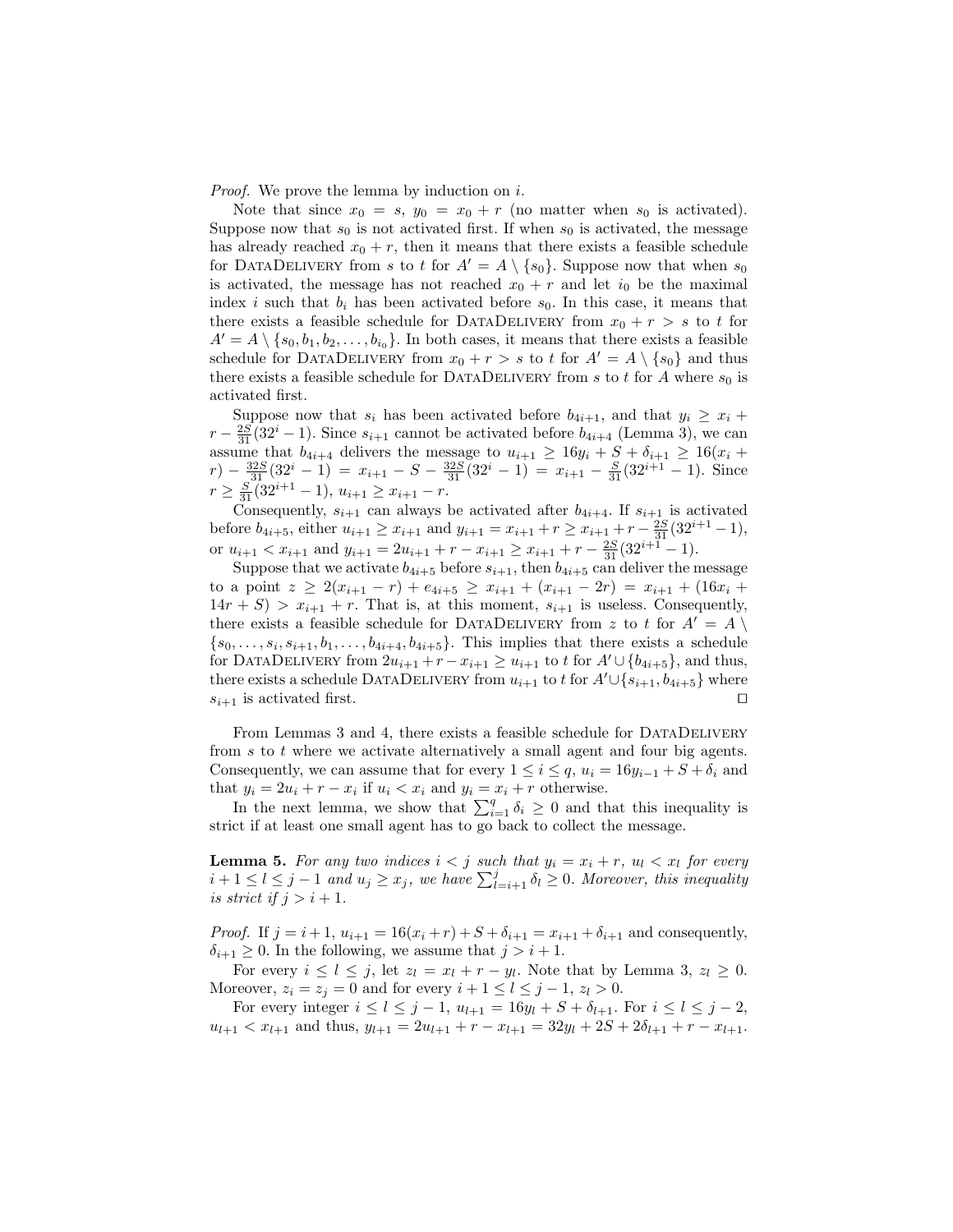Consequently,  $z_{l+1} = x_{l+1} + r - y_{l+1} = 2x_{l+1} - (32y_l + 2\delta_{l+1} + 2S) = 32(x_l +$  $r) + 2S - (32y_l + 2\delta_{l+1} + 2S) = 32(x_l + r - y_l) - 2\delta_{l+1} = 32z_l - 2\delta_{l+1}$ . Thus, for every  $i + 1 \leq l \leq j - 1$ ,  $z_l = -2 \sum_{t=i+1}^{l} 32^{l-t} \delta_t$ .

Moreover,  $u_j = 16y_{j-1} + S + \delta_j = 16(x_{j-1} + r) - 16z_{j-1} + S + \delta_j = x_j$  $16z_{j-1} + \delta_j = x_j + \delta_j + 32\sum_{t=i+1}^{j-1} 32^{j-1-t} \delta_t = x_j + \sum_{t=i+1}^{j} 32^{j-t} \delta_t.$ 

Let  $S_1 = u_j - x_j$  and  $S_2 = \sum_{l=i+1}^{j-1} -\frac{z_l}{2}$ , i.e.,  $S_1 = \sum_{t=i+1}^{j} 32^{j-t} \delta_t$  and  $S_2 = \sum_{l=i+1}^{j-1} (\sum_{t=i+1}^{l} 32^{l-t} \delta_t)$ . Since  $u_j \ge x_j$ ,  $S_1 \ge 0$ , and since for every  $i+1 \le$  $l \leq j-1, z_l > 0$ , it follows that  $S_2 < 0$ . Consequently,  $S_1 - 31S_2 > 0$ . We claim that  $\sum_{t=i+1}^{j} \delta_t = S_1 - 31S_2$ . We get

$$
S_1 - 31S_2 = S_1 - 31 \sum_{l=i+1}^{j-1} \sum_{t=i+1}^{l} 32^{l-t} \delta_t = S_1 - 31 \sum_{t=i+1}^{j-1} \sum_{l=t}^{j-1} 32^{l-t} \delta_t
$$
  
=  $S_1 - 31 \sum_{t=i+1}^{j-1} \frac{32^{j-t} - 1}{31} \delta_t = \sum_{t=i+1}^{j} 32^{j-t} \delta_t - \sum_{t=i+1}^{j-1} (32^{j-t} - 1) \delta_t$   
=  $\sum_{t=i+1}^{j} \delta_t$ .

Consequently,  $\sum_{t=i+1}^{j} \delta_t = S_1 - 31S_2 > 0.$ 

**Proposition 1.**  $(E_1, \ldots, E_q)$  is a weighted-partition of  $(E, S)$  where for each  $1 \leq i \leq q$ ,  $E_i = \{e_{4i-3}, e_{4i-2}, e_{4i-1}, e_{4i}\}.$ 

Proof. Since for every partition of E into 4 sets  $A, B, C, D$  of size  $q$ ,  $\sum_{a \in A} a + \sum_{b \in B} 2b + \sum_{c \in C} 4c + \sum_{d \in D} 8d \leq qS$ ,  $\sum_{i=1}^{q} \delta_i = \sum_{i=1}^{q} (8e_{4i-3} + 4e_{4i-2} + 2e_{4i-1} +$  $e_{4i} - S \leq 0.$ 

Since we have a feasible schedule for DATADELIVERY from  $s = 0$  to  $t = x_q + r$ where  $s_q$  is activated after  $b_{4q}$ ,  $s_q$  delivers the message to  $t = x_q + r$ , and thus,  $u_q \geq x_q$ . By Lemma 5,  $\sum_{i=1}^q \delta_i \geq 0$ , and thus,  $\sum_{i=1}^q \delta_i = 0$ .

Moreover, if there exists  $1 \leq i < q$  such that  $u_i < x_i$ , then  $y_i < x_i+r$  and from Lemma 5,  $\sum_{i=1}^{q} \delta_i > 0$ , which is impossible. Consequently, for each  $1 \leq i \leq q$ ,  $u_i \ge x_i$  and  $y_i = x_i + r$ . Since  $u_i = 16y_{i-1} + S + \delta_i = 16(x_{i-1} + r) + S + \delta_i = x_i + \delta_i$ , it implies that for each i,  $\delta_i \geq 0$ .

Since  $\sum_{i=1}^{q} \delta_i = 0$ , we get that  $\delta_i = 0$  for every  $1 \leq i \leq q$ , i.e.,  $8e_{4i-3}$  +  $4e_{4i-2} + 2e_{4i-1} + e_{4i} = S$ . Consequently  $(E_1, E_2, \ldots, E_q)$  is a solution to the instance  $(E, S)$  of the WEIGHTED-4-PARTITION problem.

This ends the proof of the NP-hardness of DATADELIVERY. Note that one can check quickly whether a given permutation  $\sigma = (a_1, \ldots, a_{n'})$  of a subset A' of the agents can solve an instance  $(A, s, t)$  of DATADELIVERY. Indeed, setting  $t_0 = s$ , agent  $a_{i+1}$  can reach  $t_i$  if and only if  $a_{i+1}-R_{i+1} \leq t_i$ . Moreover, if  $a_{i+1}$  can reach  $t_i$ , the furthest point agent  $a_{i+1}$  can reach with the information is  $a_{i+1} + R_{a_{i+1}}$ if  $t_i \ge a_{i+1}$  and  $2t_i + R_{a_i} - a_i$  otherwise. Thus, one can iteratively compute the  $t_i$ s until we find an index  $t_i \geq t$ , or until we find that  $t_i < a_{i+1} - R_{i+1}$  or that